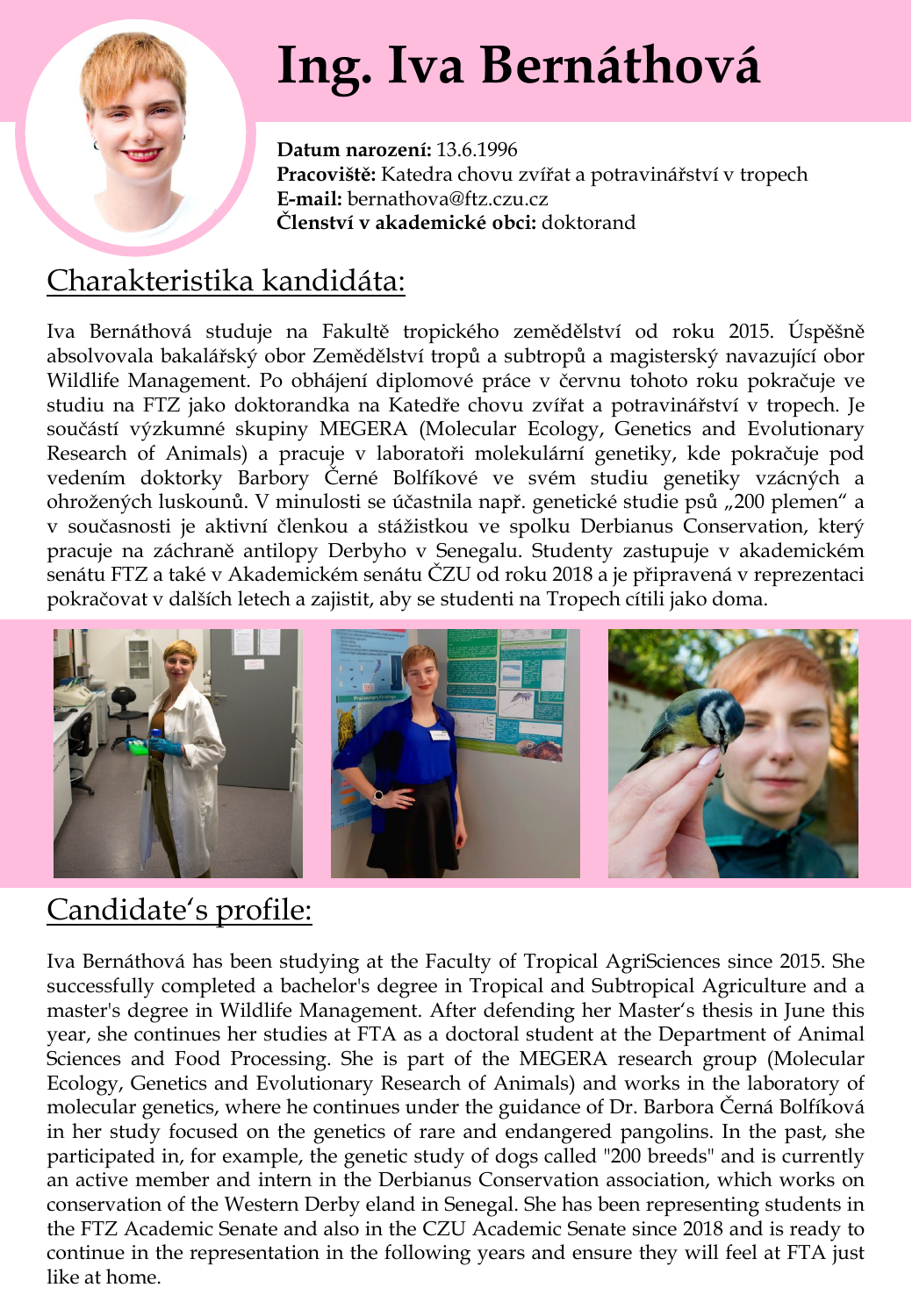### Ing. Ingrid Faltová Rok narození: 1992 E-mail: faltovai@ftz.czu.cz Stručná charakteristika kandidátky:

Ing. Ingrid Faltová je v současné době studentkou 3. ročníku doktorského studijního programu Tropical Agrobiology and Bioresource Management na FTZ ČZU v Praze, kde také absolvovala předchozí magisterské studium. Za diplomovou práci "Determination of in vitro antistaphylococcal effect of Cambodian essential oil-bearing plants using broth microdilution volatilization method" obdržela cenu ministra zemědělství. Momentálně je součástí týmu Laboratoře etnobotaniky a etnofarmakologie, kde se pod vedením prof. Ladislava Kokošky zabývá testováním antimikrobiální aktivity silic v kapalné a plynné fázi. Na Katedře tropických plodin a agrolesnictví se podílí na výuce předmětů Special Crops a Tropical Crop Production. Na Studijním oddělení FTZ pomáhá řešit problémy studentů doktorských studijních programů. Od roku 2019 je členkou Akademického senátu FTZ, ČZU. Členstvým v Akademickém senátu ČZU by ráda reprezentovala zájmy studentů.



Ing. Ingrid Faltová Year of birth: 1992

Email: faltovai@ftz.czu.cz

## Brief characteristics of the candidate:

Ing. Ingrid Faltová is currently a student of the 3rd year of the doctoral study program Tropical Agrobiology and Bioresource Management at FTZ, CZU in Prague, where she also completed a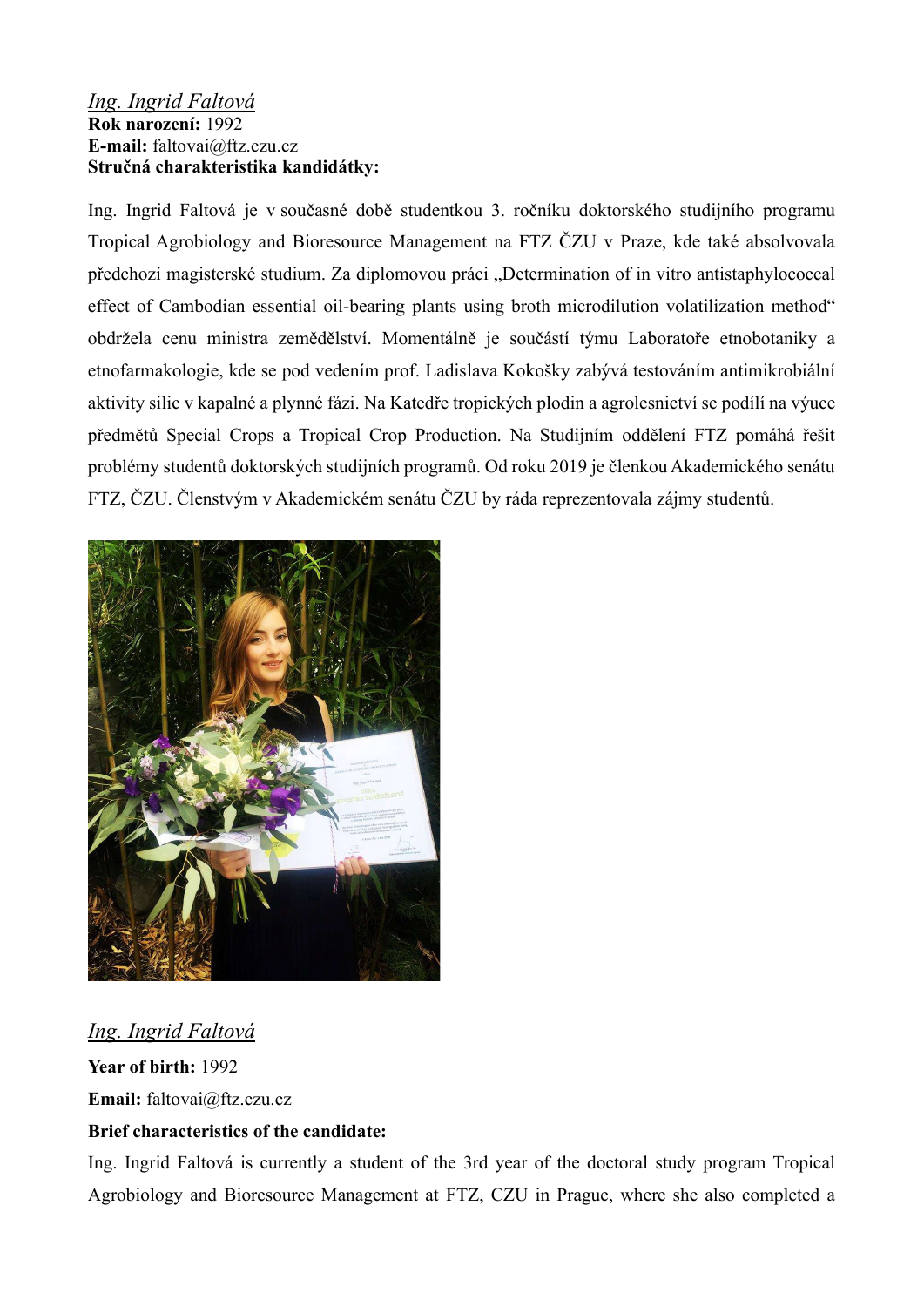master's degree. For her diploma thesis "Determination of in vitro antistaphylococcal effect of Cambodian essential oil-bearing plants using the broth microdilution volatilization method" she received the award of the Minister of Agriculture. Currently, she is a part of the team of the Laboratory of Ethnobotany and Ethnopharmacology. There, under the supervision of prof. Ing. Ladislav Kokoška, Ph.D., she deals with the testing of antimicrobial activity of essential oils in the liquid and vapour phase. At Department of Tropical Crops and Agroforestry she participates in the teaching activity of Special Crops and Tropical Crop Production. Additionally, she helps to solve problems of doctoral students at Office of Research and Doctoral Studies. Since 2019 she is a member of FTA Academic Senate. At the CZU Academic Senate, she would like to represent students interests.